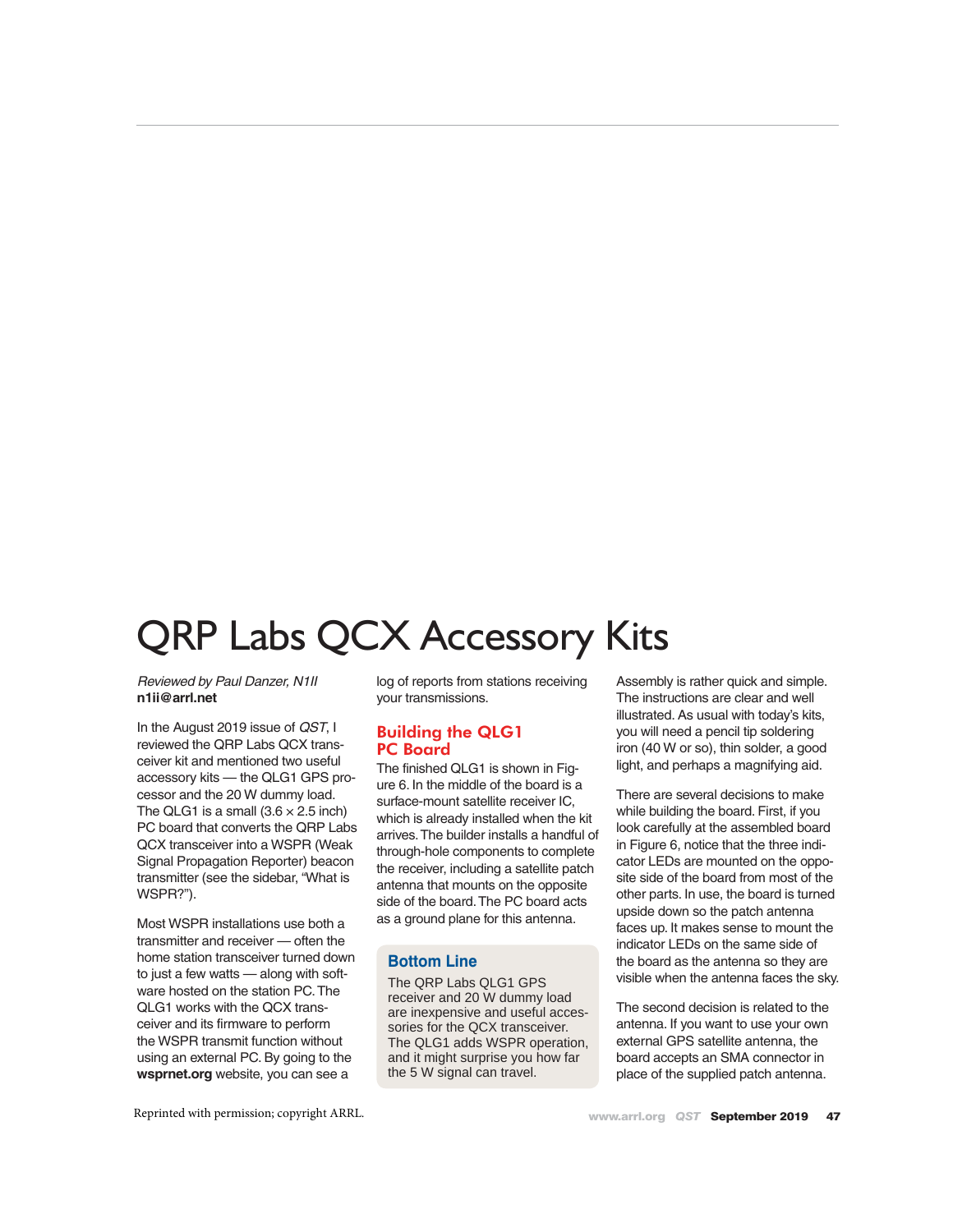

Figure 6 — The assembled QLG1 board, top and bottom. The top side, with the GPS receiver and most of the components, has plastic standoffs on each corner for support when the board is inverted. The patch antenna and indicator LEDs on the other side face up during operation. The PC board acts as a counterpoise for the patch antenna, and its size and layout were optimized for best antenna performance.

The instructions detail how to make this change.

The final decision is how to build the cable connecting the QLG1 to the QCX transceiver. You will need to supply a cable with appropriate connectors; none come with the kit. A four-conductor shielded cable is recommended, with the shield connected only to the ground pin on the QCX transceiver side. I used an old computer USB cable with the ends cut off. It had four colored wires inside a shield. The maximum suggested cable length is 3 meters.

While assembling the QCX transceiver, you most likely installed a set of four pins on the right edge of its board for the QLG1 connection. The pins are spaced 0.1 inch apart, which is a common PC board header spacing. (If you don't have a connector handy, I found that a four-pin IC socket, turned upside down, will fit the four pins.) I soldered the other end of the cable directly to the four pads on the QLG1 board.

The only difficulty with this interconnection is that, as described in the QCX review last month, you have to remove the top cover from the transceiver enclosure to connect or disconnect the cable. The QLG1 should only

| Timestamp             | Call  | <b>MHz</b> | <b>SNR</b> | Drift    | Grid        | Pwr | Reporter           | RGrid               | km        | az      |
|-----------------------|-------|------------|------------|----------|-------------|-----|--------------------|---------------------|-----------|---------|
| 2019-05-29 09:44      | N1II  | 7 040012   | -9         | $\Omega$ | <b>FN31</b> | 5.  | N5CEY              | EL16gq              | 2770      | 241     |
| 2019-05-29 09:44      | N1II. | 7.040009   | $+5$       | $-1$     | <b>FN31</b> | 5.  | KD6RF              | EM22                | 2187 250  |         |
| 2019-05-29 09:44 N1II |       | 7 040002   | $-25$      |          | $-1$ FN31   |     | 5 AD0RM            | DM68cd              | 2971 274  |         |
| 2019-05-29 09:44 N1II |       | 7 040009   | $-17$      | $\Omega$ | <b>FN31</b> | 5   | KA5LUG             | EM31 <sub>Is</sub>  | 2078 245  |         |
| 2019-05-29 09:44 N1II |       | 7 040001   | $-26$      |          | 0 FN31      | 5   | W3LLA              | DN70 <sub>In</sub>  | 2671 279  |         |
| 2019-05-29 09:44 N1II |       | 7 040003   | $-22$      | $\Omega$ | FN31        |     | 5 VK7JJ            | QE38Ir              | 16708 257 |         |
| 2019-05-29 09:34 N1II |       | 7040010    | $-15$      |          | $-1$ FN31   |     | 5 N5CEY            | EL16gg              | 2770 241  |         |
| 2019-05-29 09:24 N1II |       | 7 040003   | $-19$      |          | $-1$ FN31   |     | 5 VO1DZA           | GN37po              | 1743      | 60      |
| 2019-05-29 09:24 N1II |       | 7040009    | $-26$      |          | $-1$ FN31   | 5   | N5CEY              | EL <sub>16gg</sub>  | 2770 241  |         |
| 2019-05-29 09:14 N1II |       | 7 039999   | $-15$      |          | $-4$ FN31   |     | 5 K3FFF            | FN <sub>21</sub> mh |           | 161 264 |
| 2019-05-29 09:14      | N1II  | 7 040008   | $-11$      |          | $-1$ FN31   | 5   | N <sub>5</sub> CFY | EL <sub>16gg</sub>  | 2770      | 241     |
| 2019-05-29 09:04 N1II |       | 7 040001   | $-11$      |          | $-2$ FN31   | 5.  | K <sub>2</sub> JY  | FM40xa              | 1988 236  |         |
| 2019-05-29 09:04 N1II |       | 7 039996   | $-11$      |          | $-2$ FN31   |     | 5 K3FFF            | FN <sub>21</sub> mh |           | 161 264 |
| 2019-05-29 09:04      | N111  | 7 040005   | $-22$      |          | $-2$ FN31   | 5.  | N5CEY              | EL <sub>16gg</sub>  | 2770 241  |         |

**Figure 7** — Reception reports for my some of my 40-meter WSPR beacon transmissions displayed on the **wsprnet.org** website.

### **What is WSPR?**

Originally developed by Joe Taylor, K1JT, WSPR (Weak Signal Propagation Reporter) implements a digital protocol designed for checking propagation paths using low-power transmissions. Transmissions include the station's call sign, Maidenhead grid locator, and transmitter power in dBm (decibels referenced to 1 milliwatt; 0 dBm = 1 mW). Stations around the world receive and decode the transmissions and report the results (stations heard and signal strengths) on the internet. You can use it to see how propagation is at any particular time or to compare antenna performance.

WSPR is one of the modes included in the popular *WSJT-X* digital communications software package, and an older standalone version, WSPR 2, is still available. For more information, see **physics.princeton.edu/pulsar/ k1jt/wspr.html**.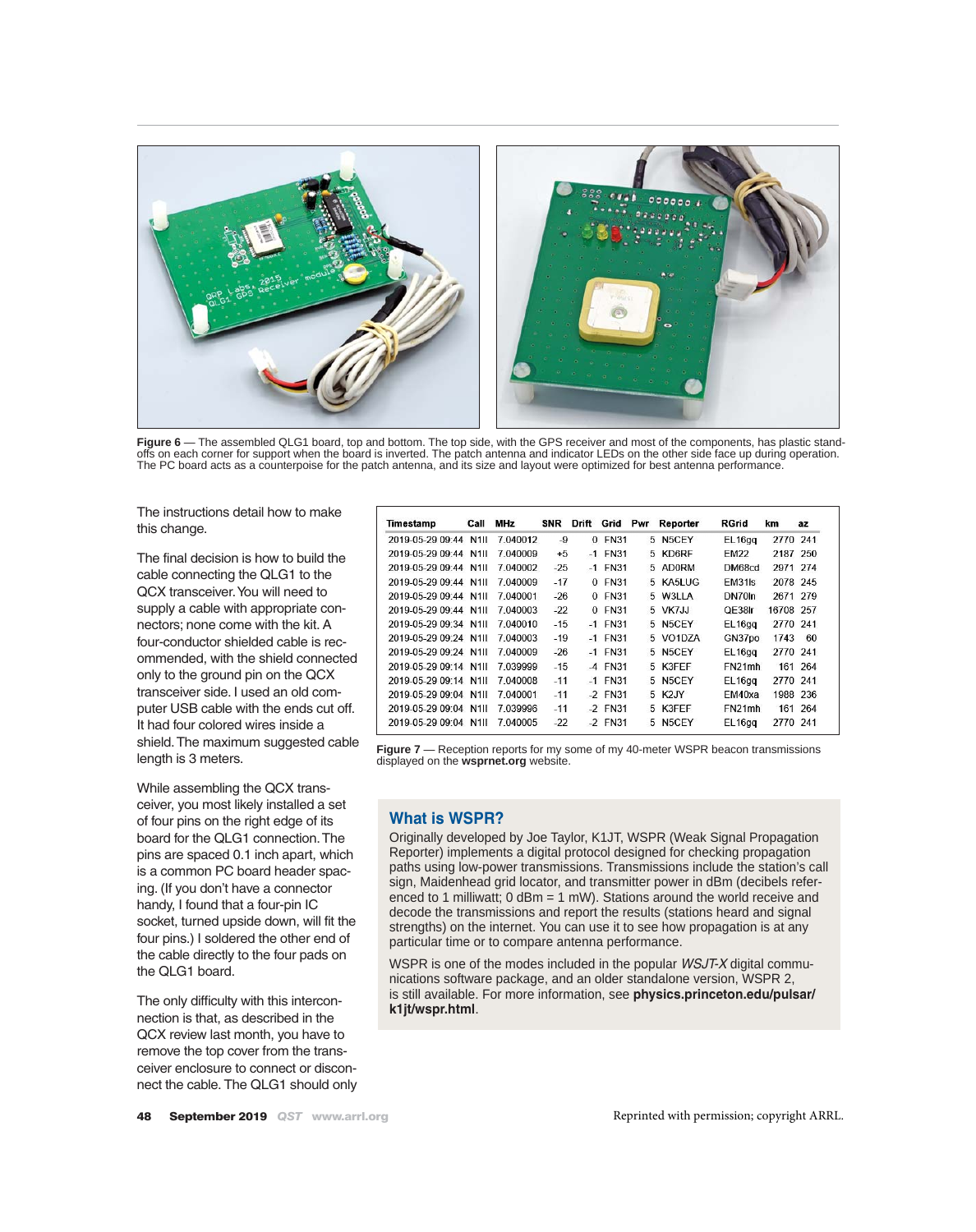be connected when the WSPR Beacon mode is on, or when using the alignment menu items for 20 MHz and 27 MHz crystal calibration. It should be disconnected at other times (such as during CW operation). See the QCX assembly manual for details.

### Setup for WSPR

The software to use the WSPR mode is contained in the QCX transceiver's firmware. To simplify the setup, the QCX instruction manual offers some typical settings for Menu 6, the Beacon menu:

#### 6.1 Set **BEACON** to **ON**

6.2 Set **MODE** to **WSPR** (reset it to **CW** when you return to that mode).

6.3 Set **FREQUENCY** to a WSPR channel (see the list of frequencies in the QCX manual). Note that the frequencies listed on the **wsprnet.org** website are for the dial frequency while in USB mode. Set your QCX transmitter frequency to the actual frequency, which is 1,500 Hz higher than the USB dial frequency. For example, 7040.1 kHz is a 40-meter WSPR frequency that corresponds to a USB dial frequency of 7038.6 kHz.

6.4 Set **FRAME** to 10. You will then transmit every 10 minutes (transmitting too often is considered impolite).

6.5 Set **START** to 0, 2, 4, 6, or 8. This setting specifies the number of minutes past the hour that the first transmission of each hour will start. (WSPR transmissions always start on the 2nd second of even minutes.) Thereafter, it will repeat at the interval specified by the **FRAME** parameter set in Menu 6.4.

6.6 Set **WSPR CALL** to your call sign. This gets a bit tricky — read the instructions carefully. If you have a "2  $\times$  3" call sign such as WB1GCM, just enter it. Because my call sign — N1II — has a single-letter prefix, it must be preceded by a space, which is a specific character in the available alphabet. Because my suffix is only two letters, it must be followed by a space character. If your call sign (or your

number 1, make sure you select the number 1, not the character represented by a single vertical dash.

6.7 Set **WSPR LOCATOR** to the first four digits of your Maidenhead grid locator (in my case, FN31). There are a number of online sites that will help you find your grid locator (see **www. arrl.org/grid-squares**).

6.8 Set **WSPR POWER** to your transmitter power in dBm. *The ARRL Handbook* and other references have tables to convert power in watts to dBm, or you can search for an online calculator. The QCX has a 5 W transmitter, equivalent to 37 dBm*.*

6.9 Set **TIME** to UTC as accurately as possible.

The entire system works well even if you cannot get a good look at the satellites. However, if you can place the unit (with the antenna facing up) in view of the satellites, the GPS satellite downlink will do the following:

1) Recalibrate the 27 MHz reference oscillator and 20 MHz system clock for the GPS unit and the QCX.

2) Correct any drift in the transmitter frequency setting you entered in Menu 6.3.

3) Correct the real-time clock you set in Menu 6.9.

4) Refine your Maidenhead location, if necessary.

### Up and Running

After completing the setup — and remembering to turn power off, reconnect the cable, and turn power on you are now running in the WSPR beacon mode. It is best to keep an antenna or dummy load connected to the QCX antenna jack at all times. Running the transmitter without a load may damage the finals.

You can see what is going on by looking at the three LEDs. The red LED (**PWR**) indicates power on. The yellow LED (**SER**) flashes when data is being transmitted. The green LED (**PPS**) flashes once per second for a tenth of a second when a satellite signal is detected. If you have a power meter in line or can listen on another receiver, you will confirm that the transmitter is putting out a signal every 10 minutes — assuming you set the **FRAME** time to 10.

I tested WSPR operation with both the 40- and 80-meter versions of the QCX transceiver. Some 40-meter reception reports from **wsprnet.org** are shown in Figure 7. For example, the top line shows that at 0944Z on May 29, N1II in FN31 was heard on 7.040012 MHz



location — next step) contains a **Figure 8** — A **wsprnet.org** map display of stations receiving some of my 80-meter WSPR beacon transmissions.

Reprinted with permission; copyright ARRL.